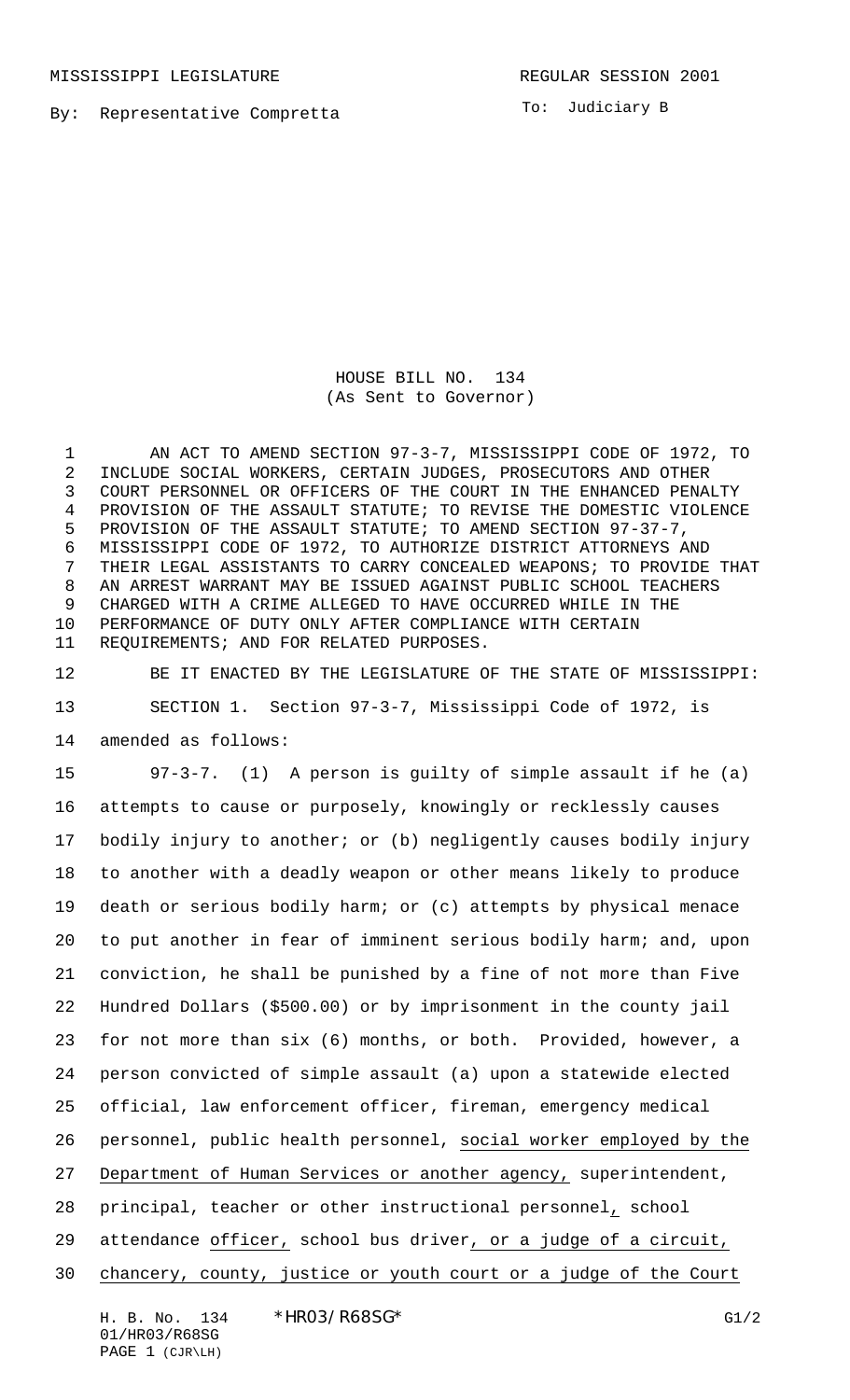of Appeals or a justice of the Supreme Court, district attorney, legal assistant to a district attorney, county prosecutor, municipal prosecutor, court reporter employed by a court, court administrator, clerk or deputy clerk of the court, or public defender, while such statewide elected official, judge or justice, law enforcement officer, fireman, emergency medical personnel, public health personnel, social worker, superintendent, principal, teacher or other instructional personnel, school attendance officer, school bus driver, district attorney, legal assistant to a district attorney, county prosecutor, municipal prosecutor, court reporter employed by a court, court administrator, clerk or deputy clerk of the court, or public defender is acting within the scope of his duty, office or employment, or (b) upon a legislator while the Legislature is in regular or extraordinary session or while otherwise acting within the scope of his duty, office or employment, shall be punished by a fine of not more than One Thousand Dollars (\$1,000.00) or by imprisonment for not more than five (5) years, or both. (2) A person is guilty of aggravated assault if he (a)

H. B. No. 134 \*HR03/R68SG\* 01/HR03/R68SG PAGE 2 (CJR\LH) attempts to cause serious bodily injury to another, or causes such injury purposely, knowingly or recklessly under circumstances manifesting extreme indifference to the value of human life; or (b) attempts to cause or purposely or knowingly causes bodily injury to another with a deadly weapon or other means likely to produce death or serious bodily harm; and, upon conviction, he shall be punished by imprisonment in the county jail for not more than one (1) year or in the Penitentiary for not more than twenty (20) years. Provided, however, a person convicted of aggravated assault (a) upon a statewide elected official, law enforcement officer, fireman, emergency medical personnel, public health personnel, social worker employed by the Department of Human 62 Services or another agency, superintendent, principal, teacher or 63 other instructional personnel, school attendance officer, school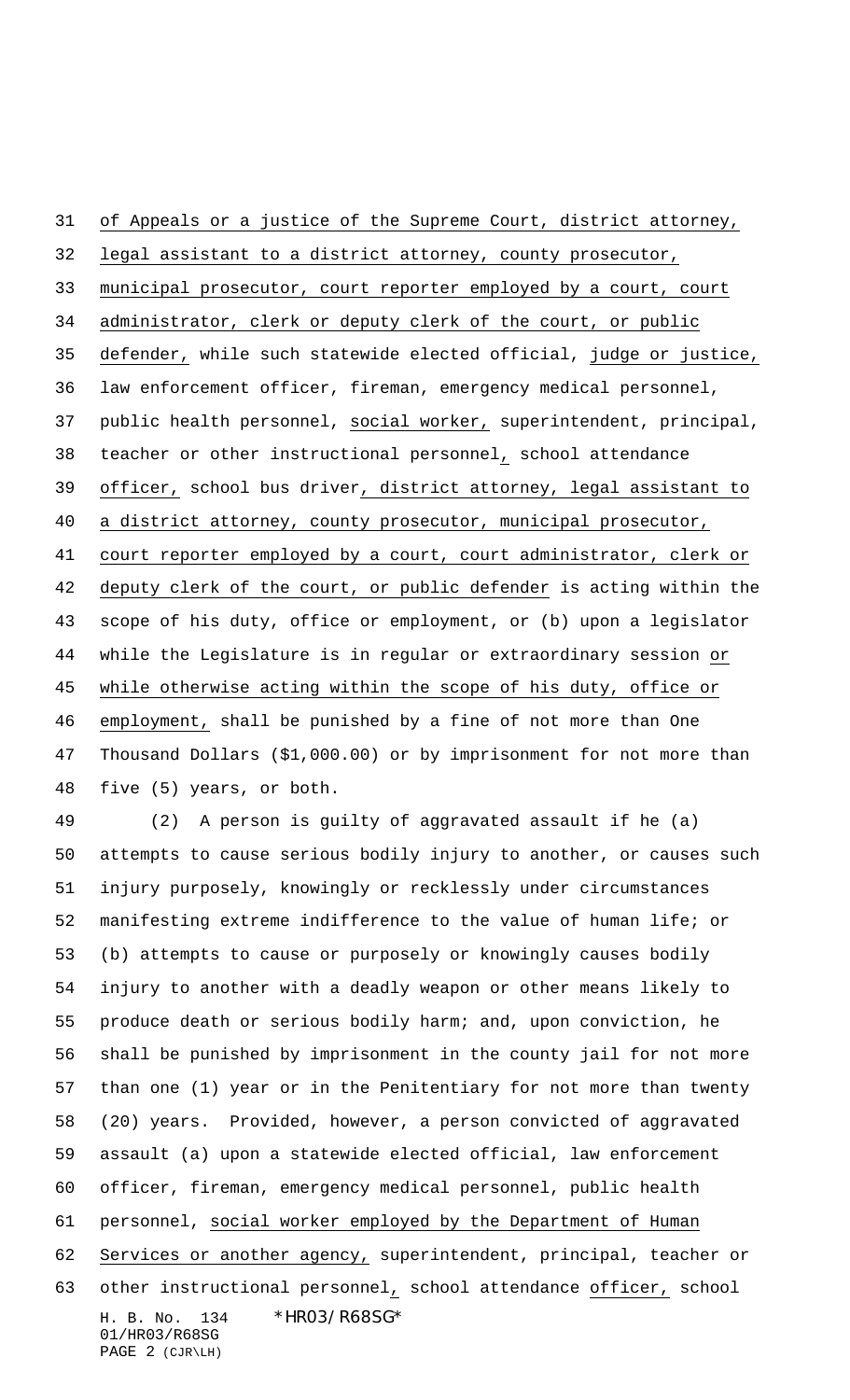bus driver, or a judge of a circuit, chancery, county, justice or youth court or a judge of the Court of Appeals or a justice of the Supreme Court, district attorney, legal assistant to a district attorney, county prosecutor, municipal prosecutor, court reporter employed by a court, court administrator, clerk or deputy clerk of the court, or public defender, while such statewide elected official, judge or justice, law enforcement officer, fireman, emergency medical personnel, public health personnel, social worker, superintendent, principal, teacher or other instructional personnel, school attendance officer, school bus driver, district attorney, legal assistant to a district attorney, county prosecutor, municipal prosecutor, court reporter employed by a court, court administrator, clerk or deputy clerk of the court, or public defender is acting within the scope of his duty, office or employment, or (b) upon a legislator while the Legislature is in regular or extraordinary session or while otherwise acting within the scope of his duty, office or employment, shall be punished by a fine of not more than Five Thousand Dollars (\$5,000.00) or by imprisonment for not more than thirty (30) years, or both.

 (3) A person is guilty of simple domestic violence who commits simple assault as described in subsection (1) of this section against a family or household member who resides with the defendant or who formerly resided with the defendant, a current or former spouse, a person who has a current dating relationship with the defendant, or a person with whom the defendant has had a biological or legally adopted child and upon conviction, the defendant shall be punished as provided under subsection (1) of this section; provided, that upon a third or subsequent conviction of simple domestic violence, whether against the same or another victim and within five (5) years, the defendant shall be guilty of a felony and sentenced to a term of imprisonment not less than five (5) nor more than ten (10) years.

H. B. No. 134 \* HRO3/R68SG\* 01/HR03/R68SG PAGE 3 (CJR\LH)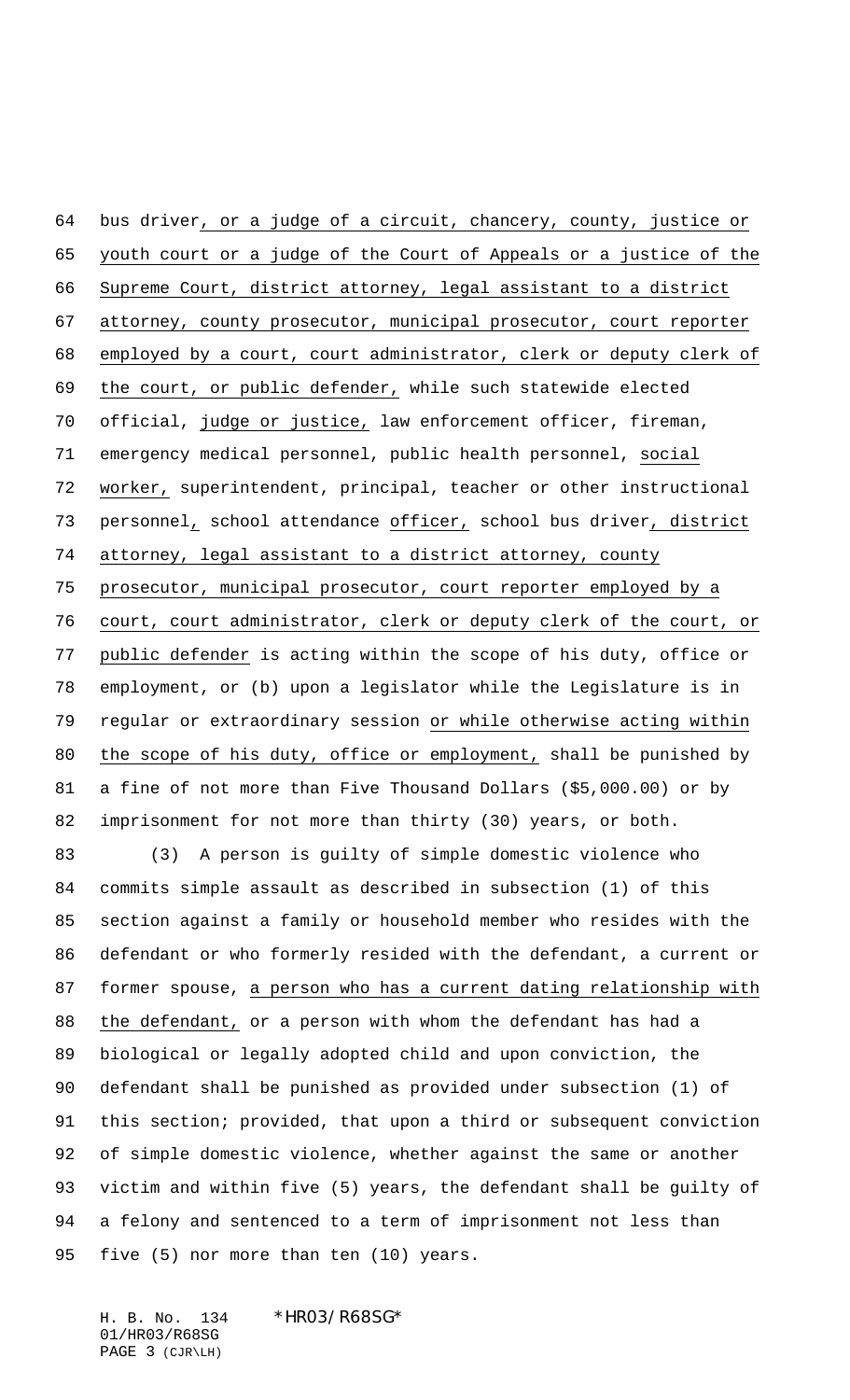(4) A person is guilty of aggravated domestic violence who commits aggravated assault as described in subsection (2) of this section against a family or household member who resides with the defendant or who formerly resided with the defendant, or a current or former spouse, a person who has a current dating relationship with the defendant, or a person with whom the defendant has had a biological or legally adopted child and upon conviction, the defendant shall be punished as provided under subsection (2) of this section; provided, that upon a third or subsequent offense of aggravated domestic violence, whether against the same or another victim and within five (5) years, the defendant shall be guilty of a felony and sentenced to a term of imprisonment of not less than five (5) nor more than twenty (20) years. Reasonable discipline of a child, such as spanking, is not an offense under this subsection (4).

 (5) "Dating relationship" means a social relationship of a romantic or intimate nature.

 (6) Every conviction of domestic violence may require as a condition of any suspended sentence that the defendant participate in counseling or treatment to bring about the cessation of domestic abuse. The defendant may be required to pay all or part of the cost of the counseling or treatment, in the discretion of the court.

 (7) In any conviction of assault as described in any subsection of this section which arises from an incident of domestic violence, the sentencing order shall include the designation "domestic violence."

 SECTION 2. Section 97-37-7, Mississippi Code of 1972, is amended as follows:

 97-37-7. (1) It shall not be a violation of Section 97-37-1 or any other statute for pistols, firearms or other suitable and appropriate weapons to be carried by duly constituted bank guards, company guards, watchmen, railroad special agents or duly

01/HR03/R68SG PAGE 4 (CJR\LH)

H. B. No. 134 \*HR03/R68SG\*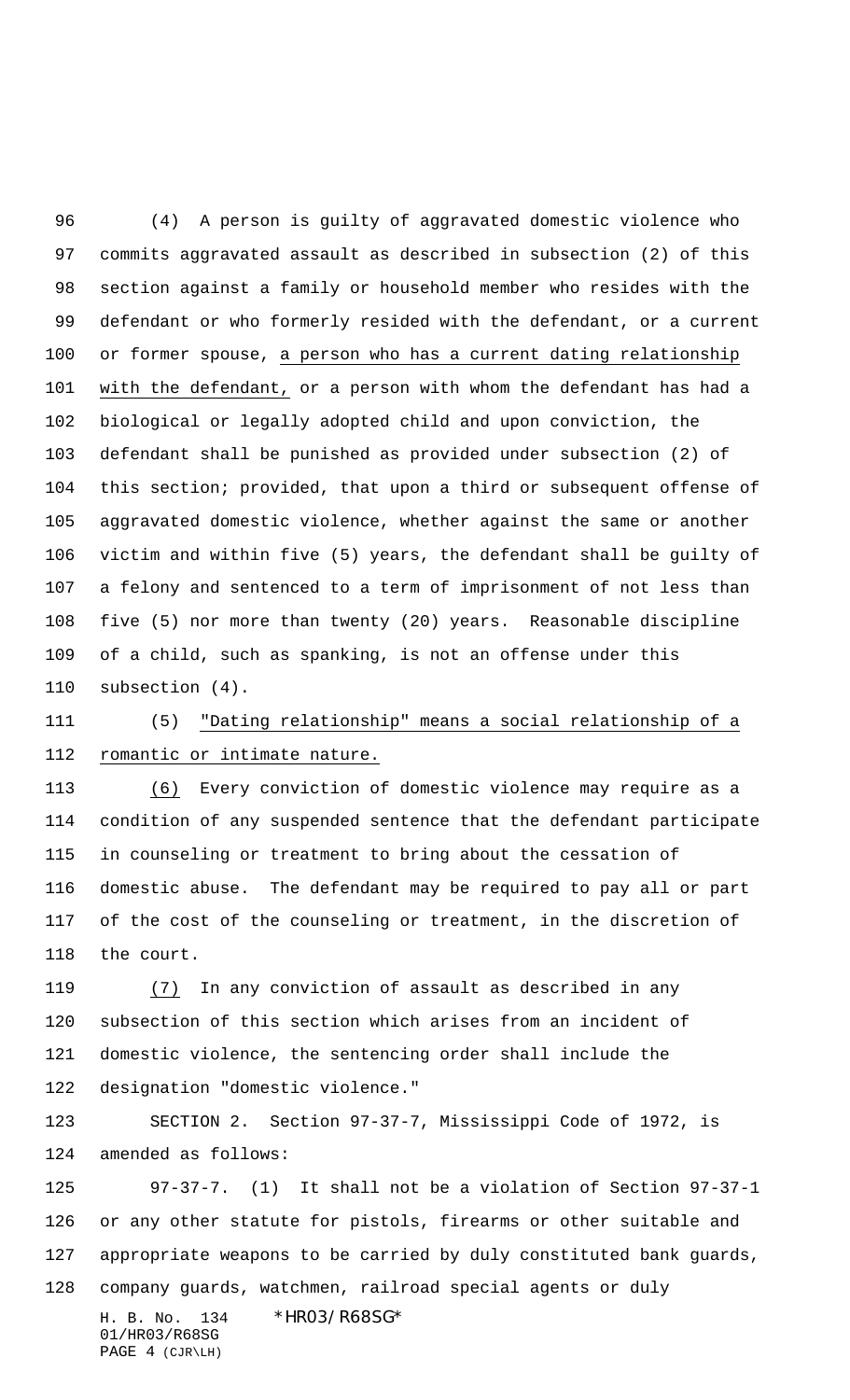authorized representatives, agents or employees of a patrol service, guard service, or a company engaged in the business of transporting money, securities or other valuables, while actually engaged in the performance of their duties as such, provided that such persons are under bond in a sum of not less than One Thousand Dollars (\$1,000.00) for the lawful and faithful performance of their duties, the cost of which bond shall be paid by the employer of such persons; and further provided that such persons have first made written application and obtained an annual permit so to do from the sheriff of the county in which they are employed. Provided, however, that where the duties of any person covered by the provisions of this paragraph may carry him into more than one (1) county, such person may file a bond in the sum of Two Thousand Dollars (\$2,000.00) with the Commissioner of Public Safety, for the lawful and faithful performance of his duties, the cost of the bond shall be paid by the employer of such person, and provided further that such person has first made written application with and obtained a permit so to do from the Commissioner of Public Safety, and said permit shall be valid as a statewide permit. No such permit shall be issued to any person who has ever been convicted of a felony under the laws of this or any other state or of the United States.

H. B. No. 134 \*HR03/R68SG\* 01/HR03/R68SG PAGE 5 (CJR\LH) (2) It shall further not be a violation of this or any other statute for pistols, firearms or other suitable and appropriate weapons to be carried by Department of Wildlife, Fisheries and Parks law enforcement officers, investigators employed by the Attorney General, district attorneys, legal assistants to district attorneys, criminal investigators employed by the district attorneys, investigators or probation officers employed by the Department of Corrections, employees of the State Auditor who are authorized by the State Auditor to perform investigative functions, or any deputy fire marshal or investigator employed by the State Fire Marshal, while engaged in the performance of their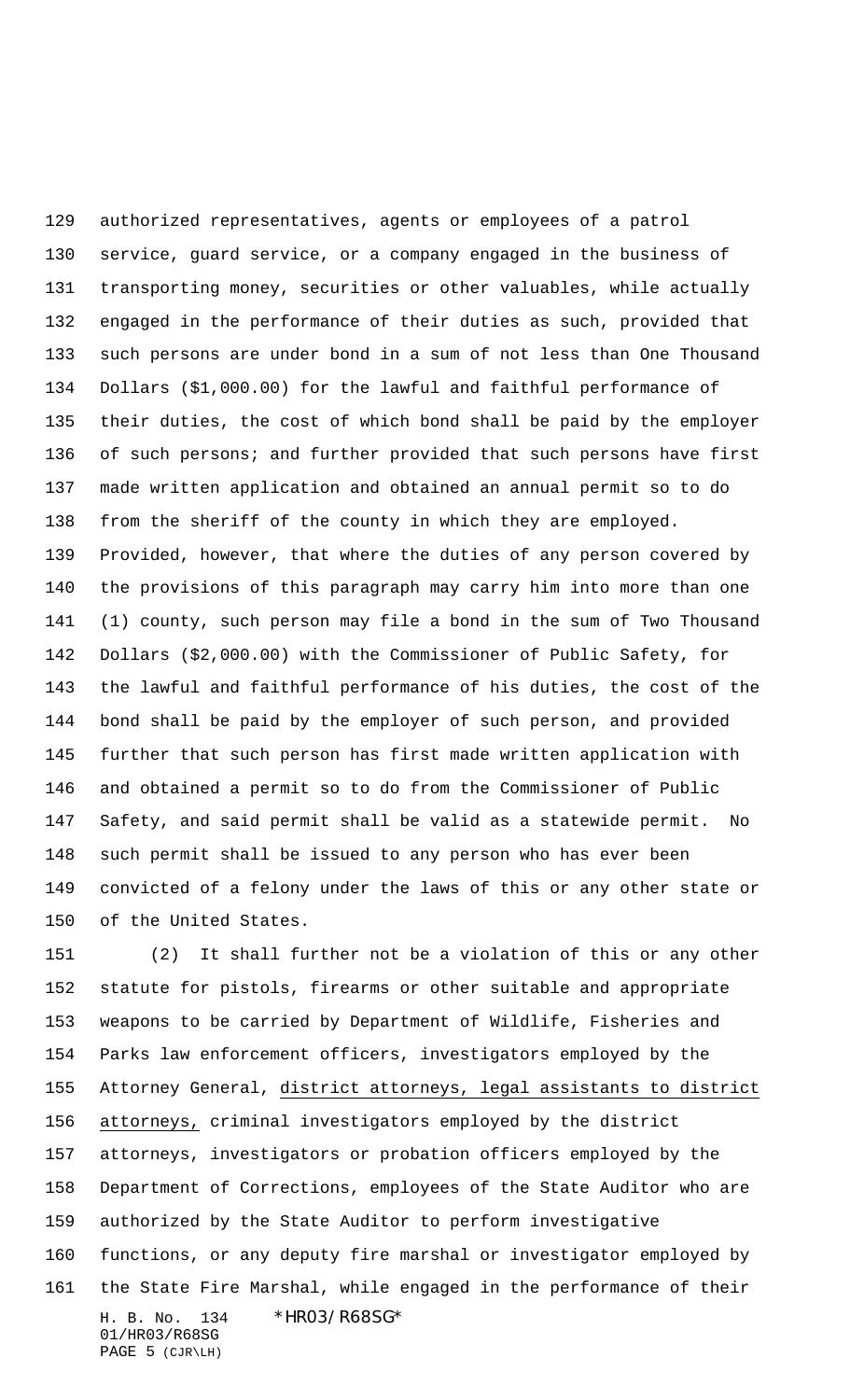duties as such, or by fraud investigators with the Department of Human Services, or by judges of the Mississippi Supreme Court, Court of Appeals, circuit, chancery, county and municipal courts. Before any person shall be authorized under this subsection to carry a weapon, he shall complete a weapons training course approved by the Board of Law Enforcement Officer Standards and Training. Before any criminal investigator employed by a district attorney shall be authorized under this section to carry a pistol, firearm or other weapon, he shall have complied with Section 45-6-11 or any training program required for employment as an agent of the Federal Bureau of Investigation. A law enforcement officer, as defined in Section 45-6-3, shall be authorized to carry weapons in courthouses in performance of his official duties. This section shall in no way interfere with the right of a trial judge to restrict the carrying of firearms in the courtroom.

 (3) It shall not be a violation of this or any other statute for pistols, firearms or other suitable and appropriate weapons, to be carried by any out-of-state, full-time commissioned law enforcement officer who holds a valid commission card from the appropriate out-of-state law enforcement agency and a photo identification. The provisions of this subsection shall only apply if the state where the out-of-state officer is employed has entered into a reciprocity agreement with the state that allows full-time commissioned law enforcement officers in Mississippi to lawfully carry or possess a weapon in such other states. The Commissioner of Public Safety is authorized to enter into reciprocal agreements with other states to carry out the provisions of this subsection.

H. B. No. 134 \*HR03/R68SG\* 01/HR03/R68SG PAGE 6 (CJR\LH) SECTION 3. (1) (a) Except as provided in subsection (2) of this section, before an arrest warrant shall be issued against any teacher who is a licensed public school employee as defined in Section 37-9-1 for a criminal act, whether misdemeanor or felony,